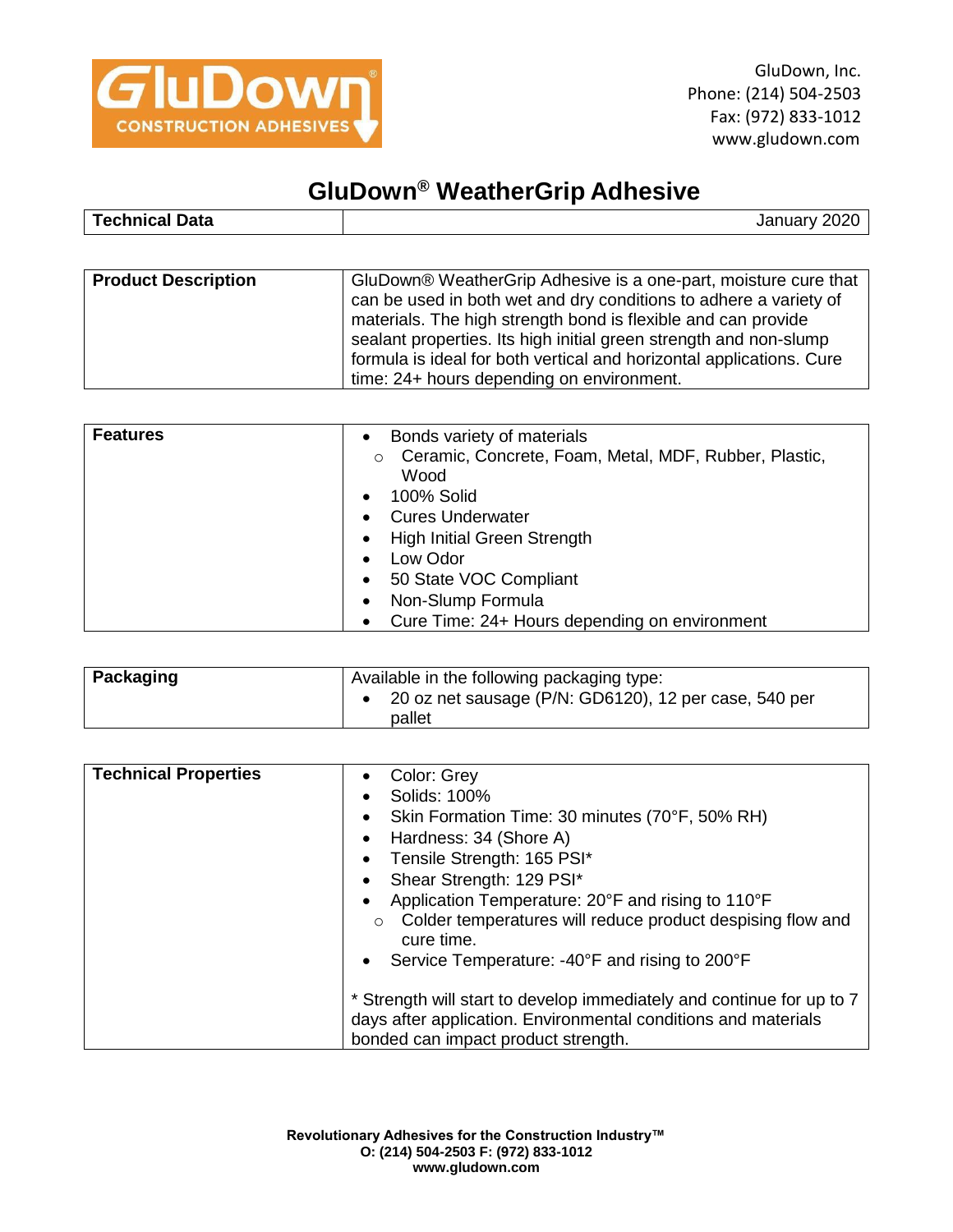| 20 oz Sausage              |              |
|----------------------------|--------------|
| <b>Bead Width (inches)</b> | Yield (feet) |
| 1/8                        | 244.5        |
| 1/4                        | 61.1         |
| 3/8                        | 27.2         |
| 1/2                        | 15.3         |
| 5/8                        | 9.8          |
| 3/4                        | 6.8          |

| <b>Directions</b> | Cut off/pierce one end of package.<br>Insert into dispensing gun with opening facing nozzle.<br>Cut nozzle to desired bead size.<br>Prepare both surfaces to be bonded by removing all debris,<br>dirt, and dust.<br>Dispense WeatherGrip onto material to be bonded.<br>$\bullet$<br>Compress materials together with heavy pressure.<br>Clean up excess product with alcohol.<br>Handling time ~24 hours*<br>Full cure time 7 days*<br>* Strength will start to develop immediately and continue for up to |
|-------------------|--------------------------------------------------------------------------------------------------------------------------------------------------------------------------------------------------------------------------------------------------------------------------------------------------------------------------------------------------------------------------------------------------------------------------------------------------------------------------------------------------------------|
|                   | 7 days after application. Environmental conditions and materials<br>bonded can impact product strength.                                                                                                                                                                                                                                                                                                                                                                                                      |

| <b>Tilt Up Best Practices</b> | Allow slab to cure for 3 days. Check Moisture with ASTM<br>D4263.<br>Clean and prep concrete slab surface to be bonded using fast<br>flashing solvent such as denatured alcohol.<br>GluDown Prep Stick can be used with solvent to quickly clean<br>slab surface.<br>Do NOT use non-fast flashing solvents such as mineral<br>spirits.<br>Only use Adhesive Grade Materials for bonding forming and<br>detail.<br>Remove any dust, dirt, and/or debris from material to be<br>bonded to concrete.<br>Apply WeatherGrip to material to be bonded to slab using at |
|-------------------------------|------------------------------------------------------------------------------------------------------------------------------------------------------------------------------------------------------------------------------------------------------------------------------------------------------------------------------------------------------------------------------------------------------------------------------------------------------------------------------------------------------------------------------------------------------------------|
|                               | least a 1/4 inch diameter bead.<br>For wide materials (2.5+ inches) it may be necessary to apply<br>two beads to cover full width of material after compression.<br>Place material onto slab from one side to the other along the<br>chalk line.<br>Apply heavy pressure across full length of material. Walking<br>the length of the material can be effective. Do not use blunt<br>force such as a hammer.<br>Remove any WeatherGrip squeeze out. If necessary, use<br>alcohol to remove.                                                                      |